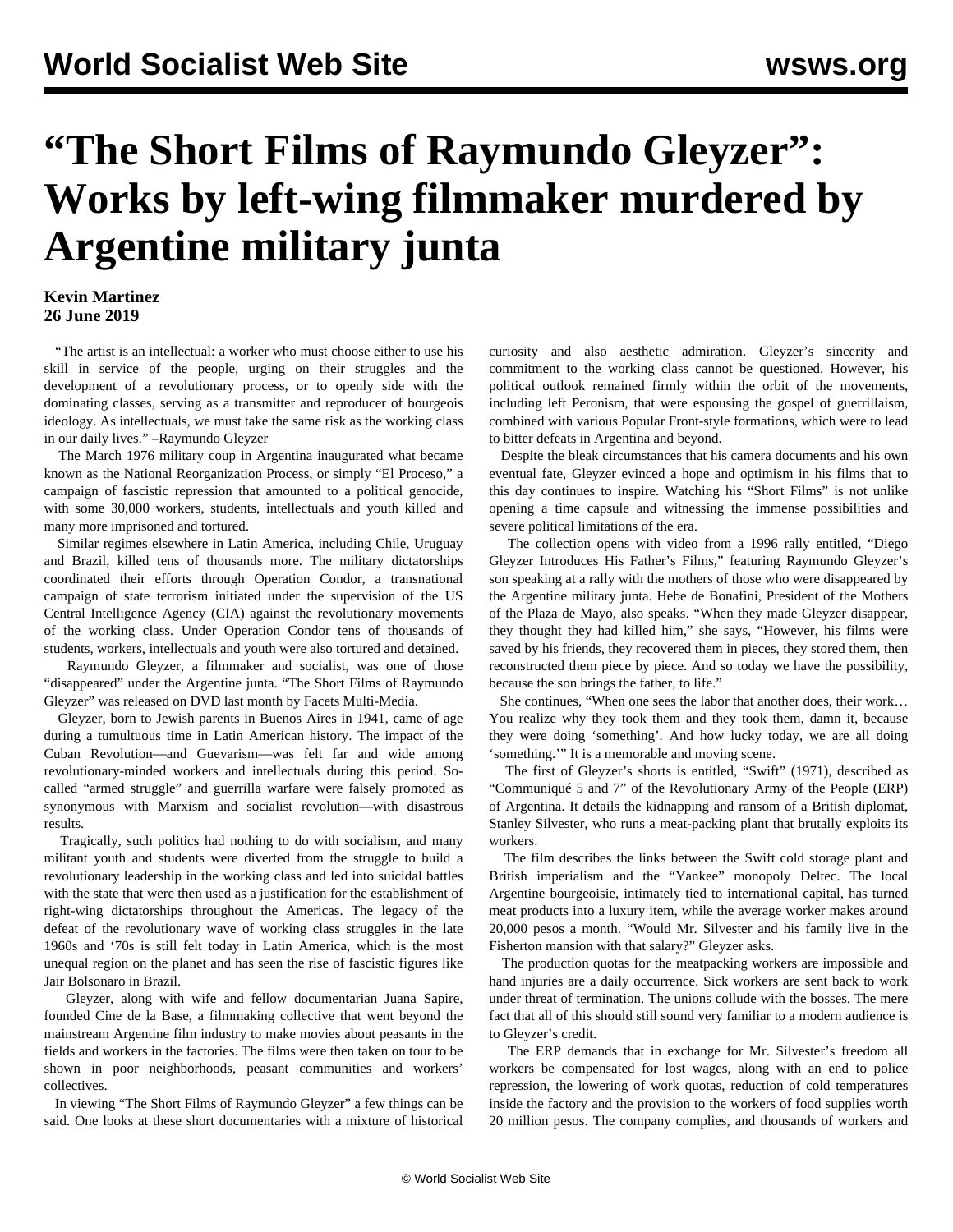their families show up to collect their food packages.

 The narrator states, "Fellow co-workers, a revolutionary act of violence has been necessary to uncover the violence of the oppressors ... the everyday suffering. We know that with this we're not going to resolve the problems of the working class. We know that with the blankets, the food, and the school supplies we will not finish with the misery of the Argentinean workers. We know that very soon the Swift company will be the same exploitative company, but this action of popular justice has been useful to show that the victories for the people do not come through begging, they are taken by force. The military dictatorship is ineffective in repression in this invincible revolutionary war that has already begun."

 The film ends with footage of workers rioting against the government and calls for workers to "follow the example of Che" and take up arms. More on this later.

 The second film is entitled, "Don't Forget, Don't Forgive," from 1973, and it documents the 1972 mass execution of political prisoners known as the Trelew Massacre. A group of ERP prisoners and Montoneros—leftwing supporters of the Argentine populist and former army general, President Juan Domingo Peron—stage a prison break that is unsuccessful. While a few manage to flee the country, most are recaptured, and 16 are summarily executed.

 The film consists mostly of interaction between ERP and Montonero members and the media following the successful escape of some of the prisoners via an airplane to neighboring Chile, then ruled by Socialist Party President Salvador Allende. The prisoners who are unable to escape hold a press conference at Trelew airport, hoping that this public exposure will ensure their safety before surrendering to the military authorities.

 The speakers, although certainly courageous, evince a tragic naïveté in their belief that the presence of media and other officials will protect them against governmental reprisal. Photographs of the martyred are shown with the noise of machine gun fire in the background. Footage of mass demonstrations involving the ERP, Montoneros, and the Revolutionary Armed Forces (FAR), which emerged out of the Stalinist Communist Party's youth movement, are then shown, with promises to avenge the dead.

 The third film is called "The AAA are the Armed Forces," and was released in 1979, posthumously. It features fragments from the "Open Letter from a Writer to the Military Junta" by Rodolfo Walsh, a journalist murdered by the Argentine dictatorship in 1977. Perhaps the strongest of the three, it features dramatic recreations alongside documentary footage of the military junta's coup d'état, providing a chilling portrait of the repression that followed.

 The AAA or "Triple A" stood for the Argentine Anti-communist Alliance, armed death squads formed before the 1976 coup, which brought together members of the security forces, union officials and fascists in the hunting down and assassination of working class militants and leftists. Their considerable crimes were escalated to an industrial scale under the military junta.

 The narrator refers to the thousands disappeared, imprisoned and murdered since 1976 and describes the barbaric methods used, including the throwing of prisoners out of helicopters, the use of blowtorches, drugs, drownings and other atrocities.

 The reasons for the repression lie in definite material class interests, Walsh argues. The narrator reads from his letter: "These events, that have shaken the civilized world's conscience… are not what has brought about the major amount of suffering to the Argentinean people. Nor the most horrible human rights violations that you are involved in. We must uncover in the economic policies of that government not only the explanation of their crimes, but a terrible atrocity that punishes millions of human beings with premeditated misery."

 "In one year, you reduced the salaries of the workers by 40 percent. You diminished their participation in the national gross domestic product by 30 percent. The workday extended from six to 18 hours, which is what is needed by the worker to pay for their family's food. In this way [they are] resurrecting forced labor that was not even seen in the worst of colonial times."

 The film goes on to document the terrible living conditions in the slums of Buenos Aires, contrasting them with the newfound wealth of the police and military officialdom, tied to world imperialism. The film accuses the CIA and USAID of functioning as the secret army of multinationals like Esso, ITT, major auto manufacturers and US Shell.

 Walsh ends his letter saying that his words will invite repression, but he will continue struggling regardless. The titles indicate that he was gunned down the next day, on March 26, 1977, by the Argentine military.

 The last film, "They Kill Me if I Work, and If I Don't Work, They Kill Me," from 1974, details the efforts of factory workers to uncover lead poisoning by their bosses. The film notes that of 81 workers tested for lead in their bloodstream, all but two tested positive. "The lead is squeezing the people's blood," protests one worker. Others complain that deaths labeled "cardiac arrest" by the authorities are actually a result of the toxins.

 The workers mobilize under a popular committee and eventually demonstrate in Buenos Aires. Chanting slogans like "the bosses' control will soon end," they demand legislation from parliament to protect them. Representing them is Rodolfo Ortega Peña, a left Peronist lawyer and legislator who, as the film notes, was assassinated by Argentine paramilitaries of the AAA in 1974.

 An amusing animated piece follows that explains how the capitalists acquire their riches. A bespectacled bourgeois proclaims, "My family had land, which I sold and purchased a machine. I contracted a worker and bought the prime materials and made three hats." A worker to the left is then shown operating a machine that devours a lamb and spits out three caps.

 "I gave one of the hats to my worker and kept the other two. Why do I need two hats?" the capitalist asks. "I sold my hat and bought another machine, I then contracted another worker, they produced six hats." Another worker magically appears and produces the same motion as the first worker in unison. "I gave one to each worker and the other four I kept. Get the idea?"

 He continues, "I sold the other hats and bought another machine and here I am. Everyone is happy and no one complains."

 The workers, however, evince a militant class consciousness, saying that they should be the ones running the factory, not the employers. The film ends with footage of mass demonstrations and street battles with the police. One can see why the Argentine ruling class was scared of the growing offensive of the working class.

 After Gleyzer's kidnapping, his wife Juana Sapire fled to Peru with their infant son, Diego. A call was circulated for his release that included signatures from such figures as Elia Kazan, Francis Ford Coppola, Terrence Malick, Judith Crist, Jane Fonda, New Yorker Films founder Dan Talbot and many other filmmakers, critics and programmers.

 The tragedy of Gleyzer's life is bound up with the bankrupt politics of groups like the ERP, the Montoneros and the FAR.

 The ERP was encouraged on its disastrous path of armed struggle by the petty-bourgeois revisionists of the United Secretariat led by Ernest Mandel, which had broken with Trotskyism and the Fourth International and, in the wake of the Cuban Revolution, advanced the perspective that "armed struggle," even when led by petty-bourgeois forces, could lead to the defeat of imperialism and the socialist revolution.

 Recognizing the ERP, led by Mario Roberto Santucho, as its Argentine section, the United Secretariat supported its program of guerrilla warfare, even as Santucho moved steadily toward the embrace of Maoism and other guerrilla movements in Latin America.

The kidnappings and other acts of terrorism carried out by the ERP were